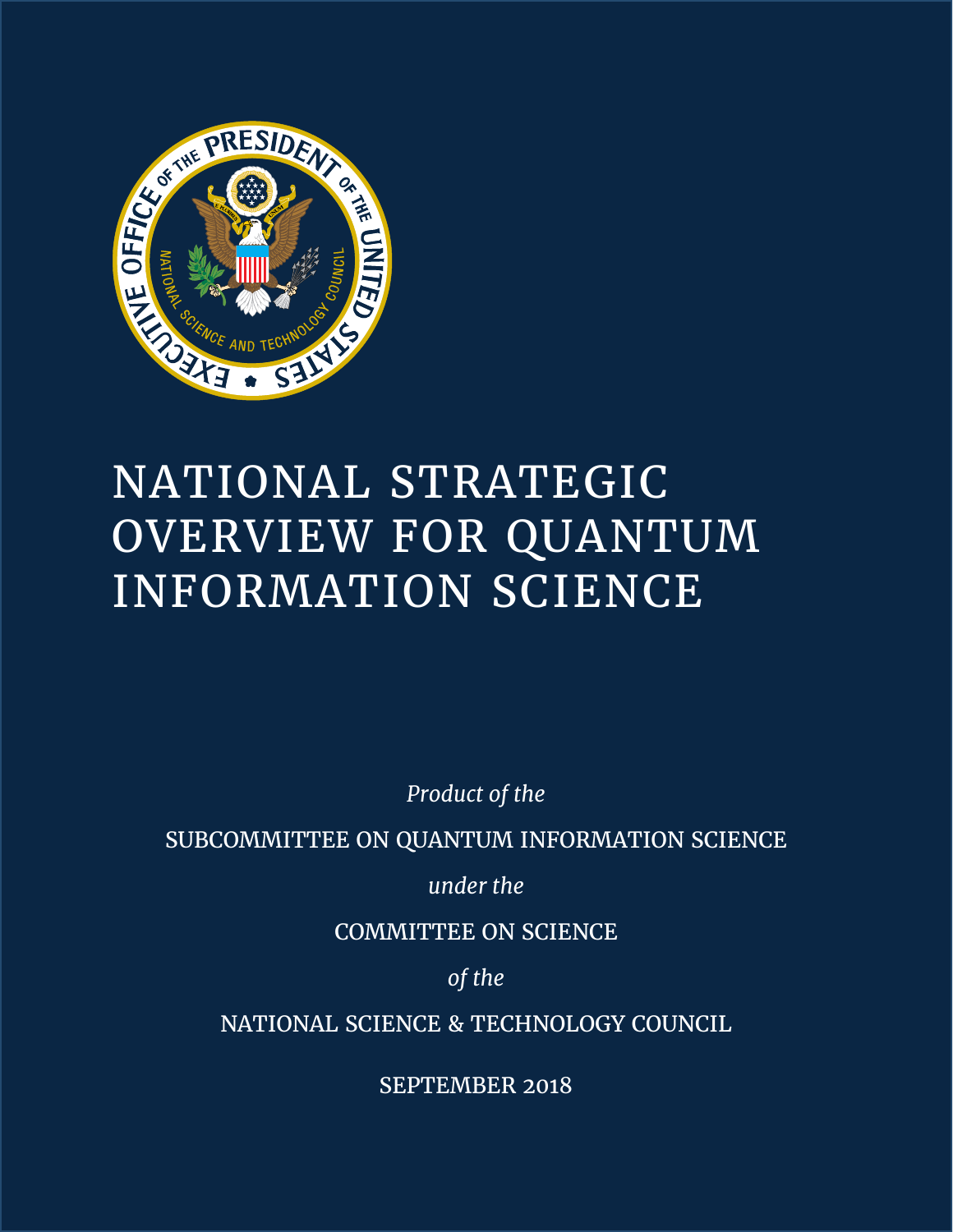## **About the National Science and Technology Council**

The National Science and Technology Council (NSTC) is the principal means by which the Executive Branch coordinates science and technology policy across the diverse entities that make up the Federal research and development enterprise. A primary objective of the NSTC is to ensure science and technology policy decisions and programs are consistent with the President's stated goals. The NSTC prepares research and development strategies that are coordinated across Federal agencies aimed at accomplishing multiple national goals. The work of the NSTC is organized under committees that oversee subcommittees and working groups focused on different aspects of science and technology. More information is available at http://www.whitehouse.gov/ostp/nstc.

## **About the Office of Science and Technology Policy**

The Office of Science and Technology Policy (OSTP) was established by the National Science and Technology Policy, Organization, and Priorities Act of 1976 to provide the President and others within the Executive Office of the President with advice on the scientific, engineering, and technological aspects of the economy, national security, homeland security, health, foreign relations, the environment, and the technological recovery and use of resources, among other topics. OSTP leads interagency science and technology policy coordination efforts, assists the Office of Management and Budget with an annual review and analysis of Federal research and development in budgets, and serves as a source of scientific and technological analysis and judgment for the President with respect to major policies, plans, and programs of the Federal Government. More information is available at https://www.whitehouse.gov/ostp.

#### **About the Subcommittee on Quantum Information Science**

The NSTC Subcommittee on Quantum Information Science (SCQIS) coordinates Federal research and development (R&D) in quantum information science and related technologies under the auspices of the NSTC's Committee on Science. This coordinated R&D aims to ensure that U.S. leadership in quantum information science and its applications is maintained and expanded over the next decade.

## **Acknowledgments**

This strategic overview was developed through the NSTC SCQIS with additional contributions from member agencies: Department of Agriculture, Department of Defense, Department of Energy, National Institutes of Health, Department of the Interior, Department of Homeland Security, Department of State, National Aeronautics and Space Administration, National Institute of Standards and Technology, National Science Foundation, National Security Agency, Office of the Director of National Intelligence, Office of Management and Budget, and Office of Science and Technology Policy.

## **Copyright Information**

This document is a work of the United States Government and is in the public domain (see 17 U.S.C. §105). Subject to the stipulations below, it may be distributed and copied with acknowledgment to OSTP. Copyrights to graphics included in this document are reserved by the original copyright holders or their assignees and are used here under the government's license and by permission. Requests to use any images must be made to the provider identified in the image credits or to OSTP if no provider is identified. Printed in the United States of America, 2018.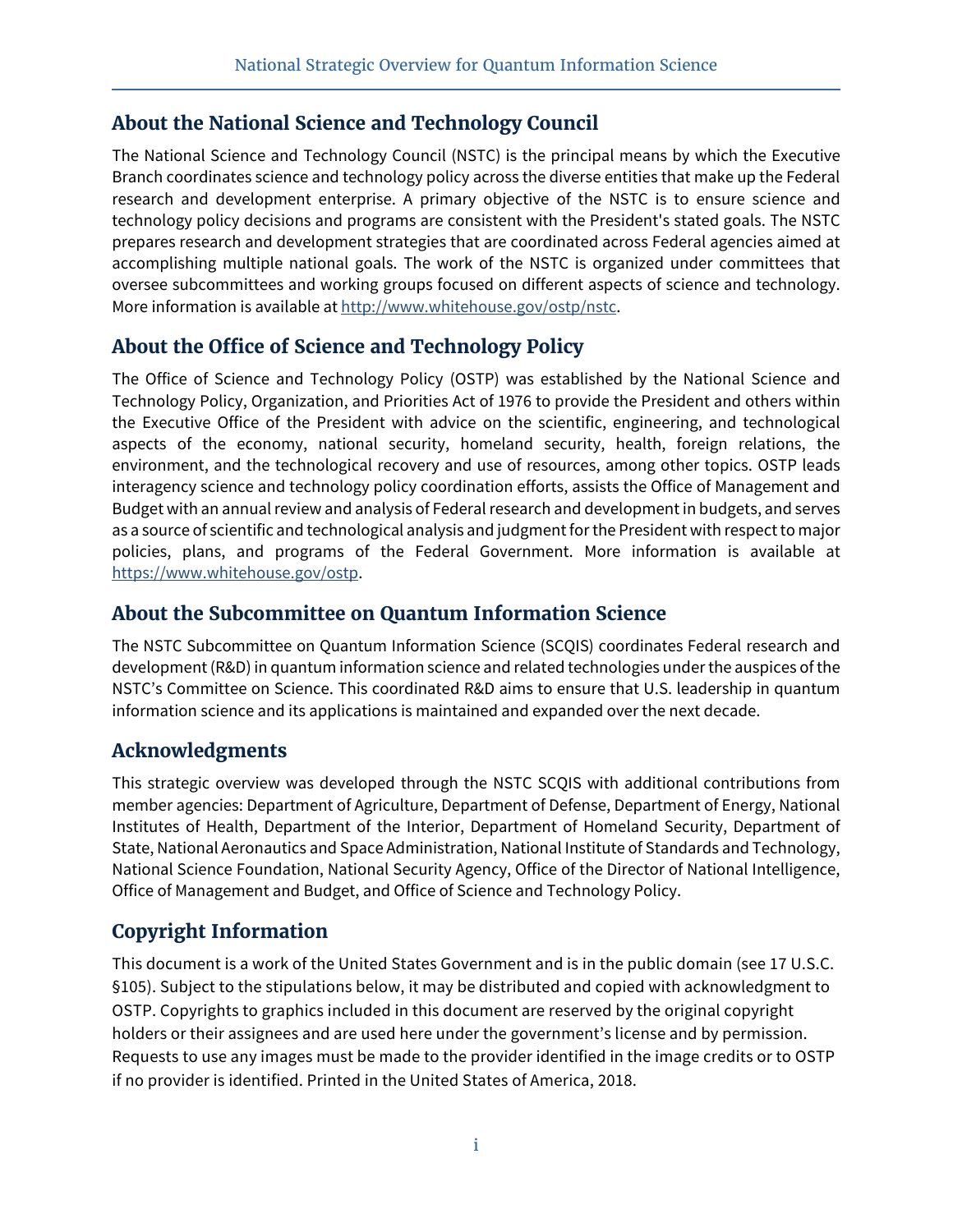#### **NATIONAL SCIENCE & TECHNOLOGY COUNCIL**

#### *Chair*

#### *Staff*

*Executive Secretary* **Charles Tahan,** National Security Agency

**Ted Wackler**, Deputy Chief of Staff and Assistant Director, Office of Science and Technology Policy

**Chloe Kontos**, Executive Director, National Science and Technology Council

#### **COMMITTEE ON SCIENCE**

#### *Co-Chairs*

**Francis Collins,** National Institutes of Health **France Córdova,** National Science Foundation **Michael Kratsios,** Office of Science and Technology Policy

#### **SUBCOMMITTEE ON QUANTUM INFORMATION SCIENCE**

#### *Co-Chairs*

**J. Stephen Binkley,** Department of Energy

**Carl Williams,** National Institute of Standards and Technology

**Anne Kinney,** National Science Foundation

**Jacob Taylor,** Office of Science and Technology Policy

#### *Members*

| Tali Bar-Shalom, OMB          | Dimitri Kusnezov, DOE            |
|-------------------------------|----------------------------------|
| <b>Rupak Biswas, NASA</b>     | Thomas Lehner, NIH               |
| <b>Brad Blakestad, ODNI</b>   | Simon Liu, USDA                  |
| <b>Denise Caldwell, NSF</b>   | Paul Lopata, DOD                 |
| <b>Patrick Carrick, DHS</b>   | Jason Matheny, ODNI              |
| <b>Stacey Dixon, ODNI</b>     | Mary Miller, DOD                 |
| Deborah Frincke, NSA          | <b>Bindu Nair, DOD</b>           |
| <b>Megan Frisk, State</b>     | Dale Ormond, DOD                 |
| <b>Barry Geldzahler, NASA</b> | Yi Pei, OMB                      |
| <b>Barbara Helland, DOE</b>   | Timothy Petty, DOI               |
| John Kramar, NIST             | <b>Nathaniel Schaefle, State</b> |
| Marvin Kruger, NSA            |                                  |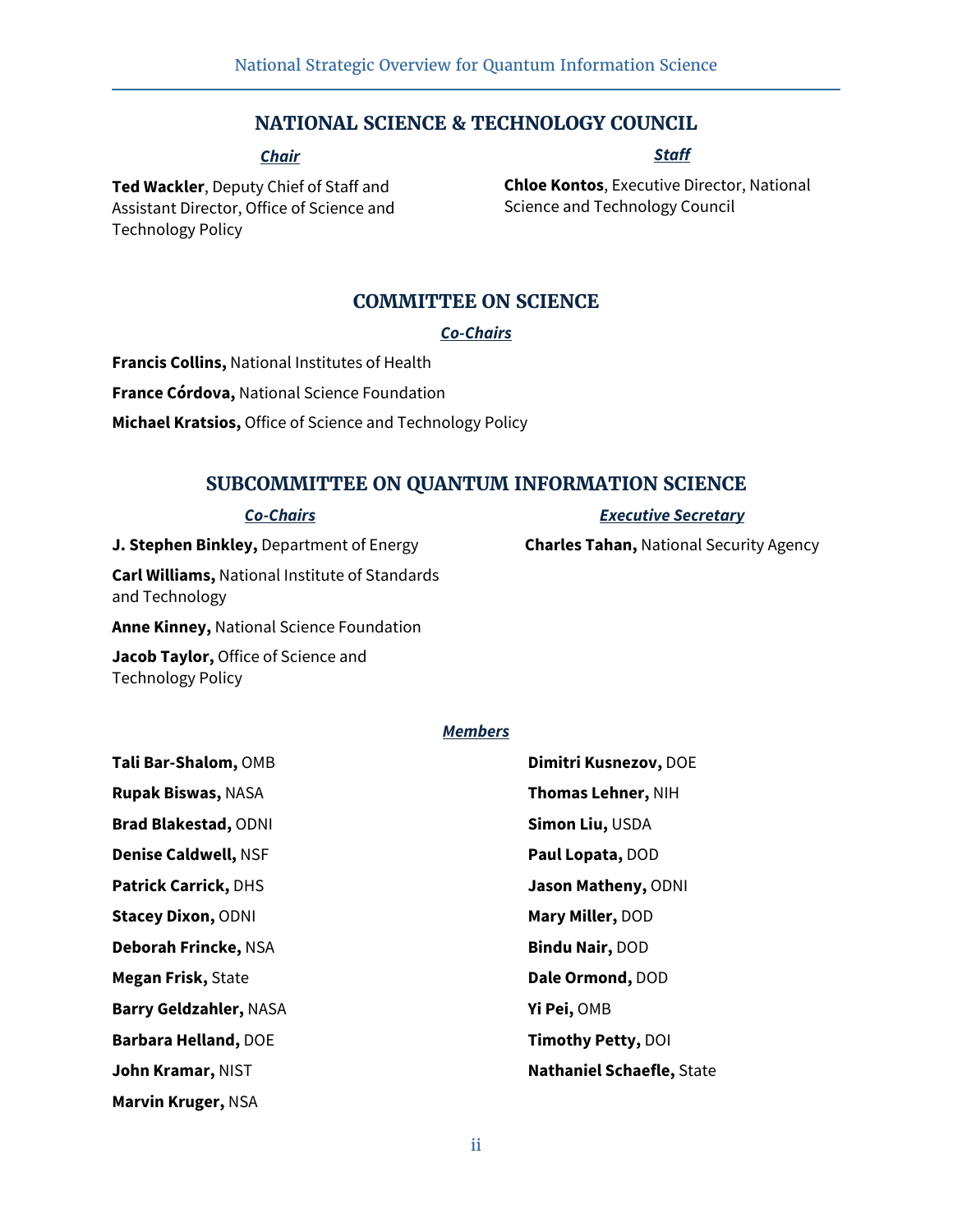# **Acronyms**

| <b>USDA</b>  | Department of Agriculture                        |
|--------------|--------------------------------------------------|
| <b>DOD</b>   | Department of Defense                            |
| DOE          | Department of Energy                             |
| <b>NIH</b>   | National Institutes of Health                    |
| DOI          | Department of the Interior                       |
| <b>DHS</b>   | Department of Homeland Security                  |
| State        | Department of State                              |
| <b>NASA</b>  | National Aeronautics and Space Administration    |
| <b>NIST</b>  | National Institute of Standards and Technology   |
| <b>NSF</b>   | <b>National Science Foundation</b>               |
| <b>NSA</b>   | <b>National Security Agency</b>                  |
| <b>ODNI</b>  | Office of the Director of National Intelligence  |
| OMB          | Office of Management and Budget                  |
| <b>OSTP</b>  | Office of Science and Technology Policy          |
| QIS          | <b>Quantum Information Science</b>               |
| <b>NSTC</b>  | National Science and Technology Council          |
| <b>SCQIS</b> | NSTC Subcommittee on Quantum Information Science |
|              |                                                  |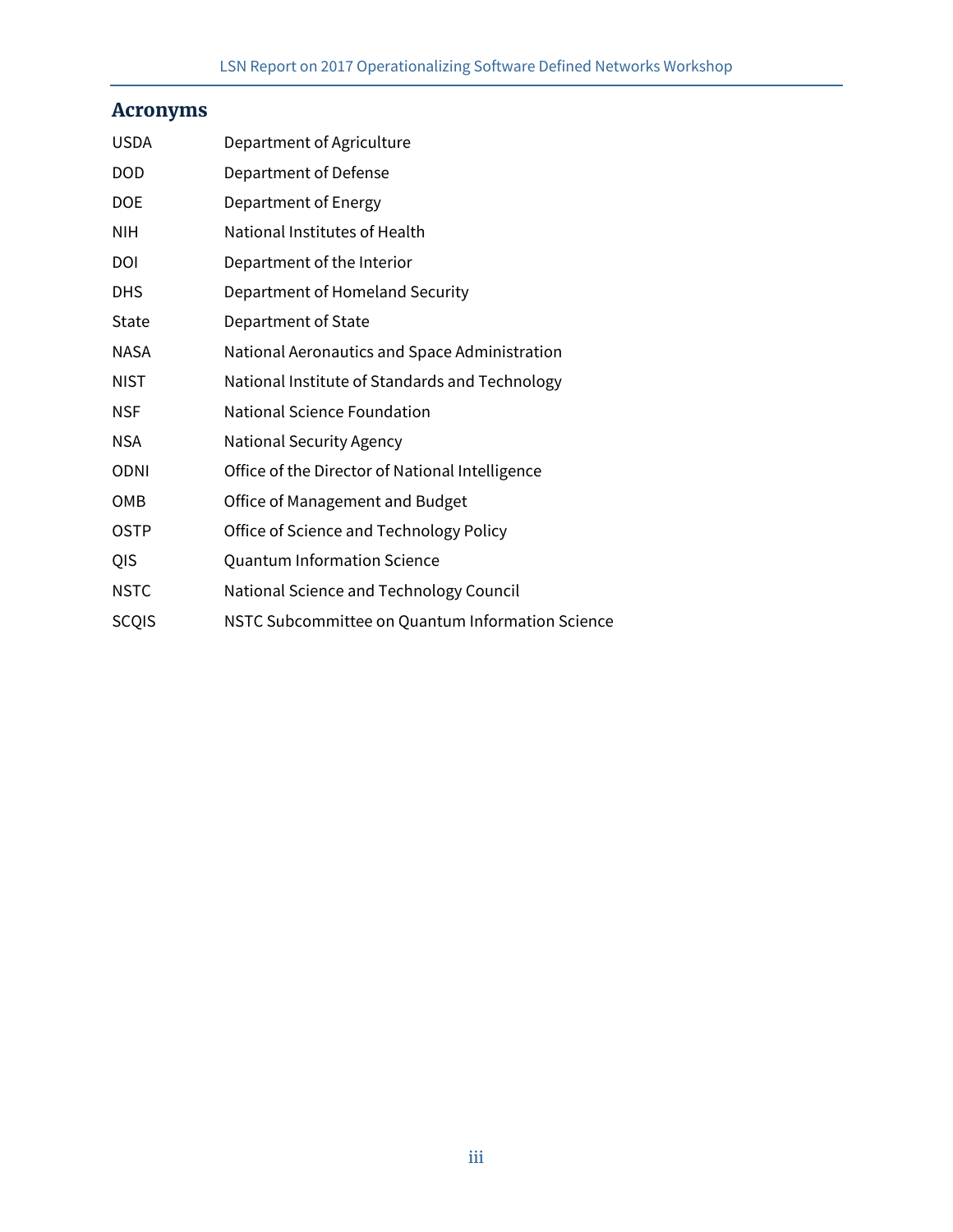## **TABLE OF CONTENTS**

| 1              |  |
|----------------|--|
| $2^{\circ}$    |  |
| 3 <sup>7</sup> |  |
| $\overline{4}$ |  |
| 5 <sup>5</sup> |  |
| 6              |  |
| 7 <sup>7</sup> |  |
| 8              |  |
| 9              |  |
|                |  |
|                |  |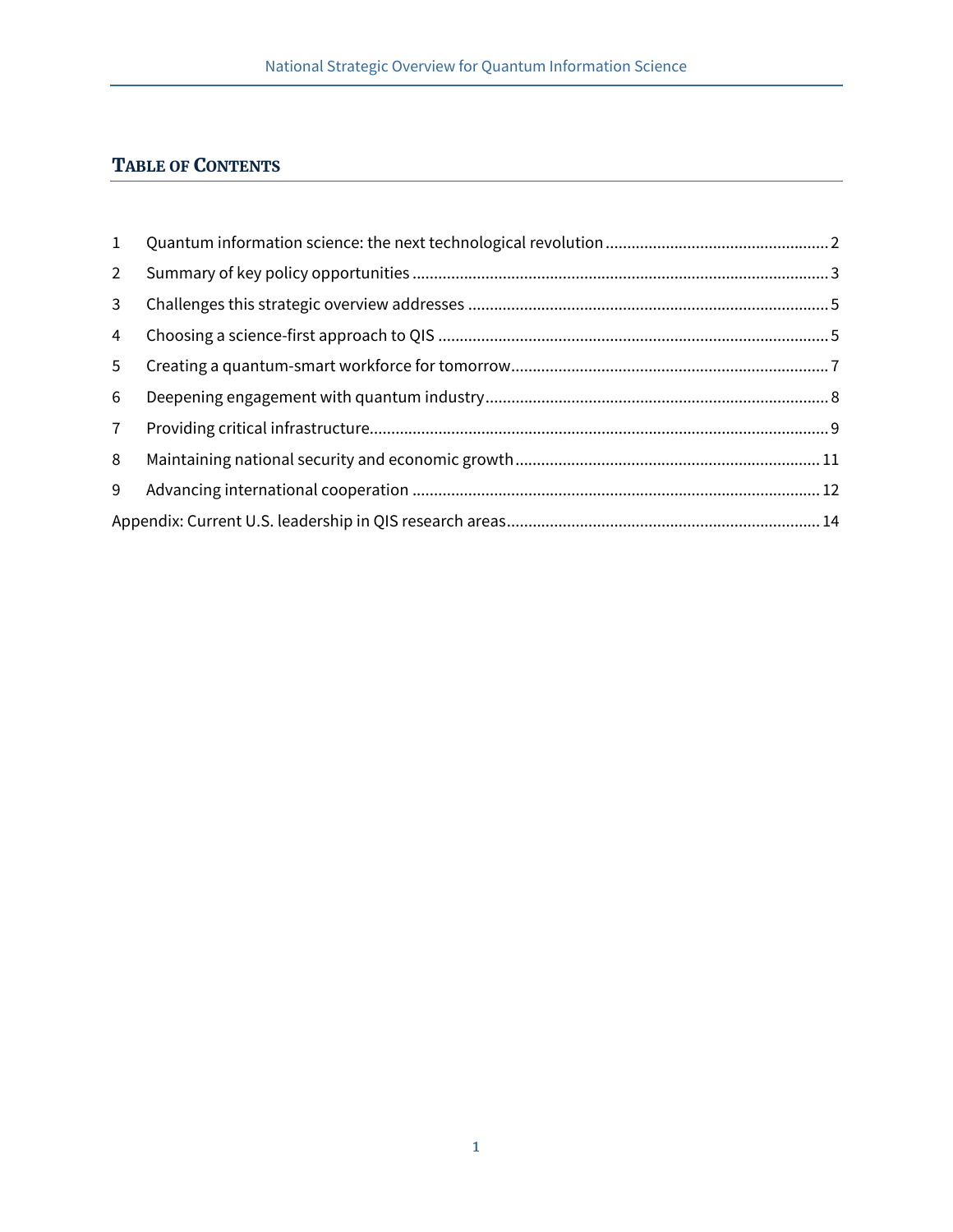## **1 Quantum information science: the next technological revolution**

Quantum information science (QIS) applies the best understanding of the sub-atomic world—quantum theory—to generate new knowledge and technologies. Through developments in QIS, the United States can improve its industrial base, create jobs, and provide economic and national security benefits. Prior examples of QIS-related technologies include semiconductor microelectronics, photonics, the global positioning system (GPS), and magnetic resonance imaging (MRI). These underpin significant parts of the national economic and defense infrastructure. Future scientific and technological discoveries from QIS may be even more impactful. Long-running U.S. Government investments in QIS and more recent industry involvement have transformed this scientific field into a nascent pillar of the American research and development enterprise. The Trump administration is committed to maintaining and expanding American leadership in QIS to enable future long-term benefits from, and protection of, the science and technology created through this research. Based on the collective input of all the Government agencies invested or interested in QIS, this document presents a national strategic approach to achieving this goal.

Specifically, the United States will create a visible, systematic, national approach to quantum information research and development, organized under a single brand and coordinated by the National Science and Technology Council's (NSTC) Subcommittee on Quantum Information Science (SCQIS). These efforts will leverage existing programs and approaches, adapt to the changing and improving scientific and technical knowledge, reflect the best understanding of opportunities and challenges in QIS for the Nation, and take new steps where appropriate. The national effort will:

- Focus on a science-first approach that aims to identify and solve Grand Challenges: problems whose solutions enable transformative scientific and industrial progress;
- Build a quantum-smart and diverse workforce to meet the needs of a growing field;
- Encourage industry engagement, providing appropriate mechanisms for public-private partnerships;
- Provide the key infrastructure and support needed to realize the scientific and technological opportunities;
- Drive economic growth;
- Maintain national security; and
- Continue to develop international collaboration and cooperation.

The key next step will be to develop agency-level plans that address the identified approaches and policy opportunities in the next section, which will be integrated into an overall strategic plan. This will enable new opportunities on a ten-year horizon, possibly including: the development of quantum processors which may enable limited computing applications; new sensors for biotechnology and defense; next-generation positioning, navigation, and timing systems for military and commercial applications; new approaches to understanding materials, chemistry, and even gravity through quantum information theory; novel algorithms for machine learning and optimization; and transformative cyber security systems including quantum-resistant cryptography in response to developments in QIS.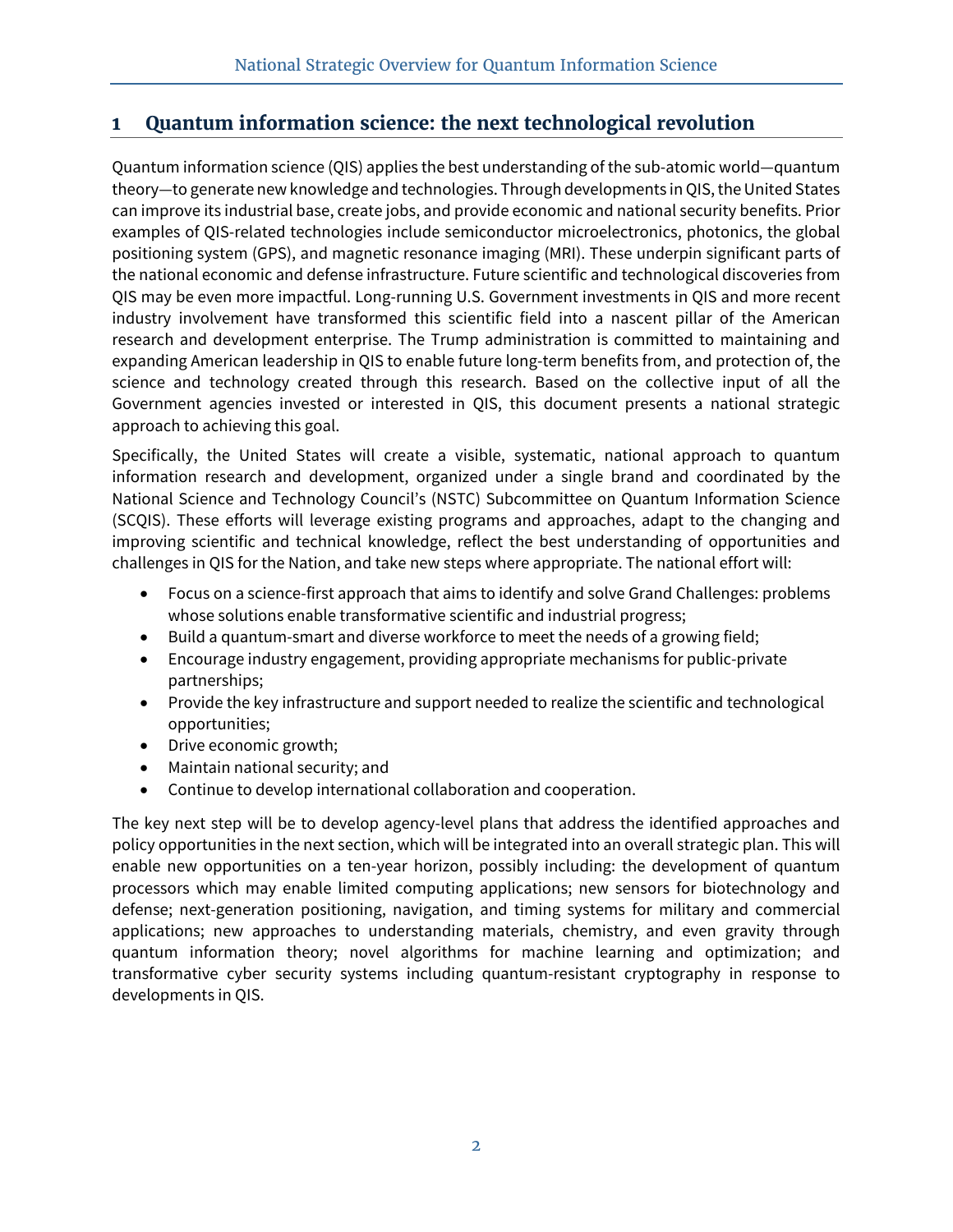## **2 Summary of key policy opportunities**

The policy opportunities identified in this strategic overview are summarized below. Following these recommendations, along with detailed planning and coordination made possible by the SCQIS as well as engagement with stakeholders, is crucial for the United States' future success.

#### **Choosing a science-first approach to QIS**

- Strengthen Federally-funded core research programs and use approaches ranging from distributed small grants to centers and consortia where appropriate, to support long-term QIS research
- Foster dialogue and collaboration between quantum-focused researchers across disciplines, and engage the broader scientific community to highlight and share relevant scientific advances, and grow and coordinate the quantum research community
- Establish and utilize a formal coordination body, such as the National Science and Technology Council Subcommittee on Quantum Information Science (SCQIS)
- Focus on Grand Challenges as a mechanism for driving advancements in the science and technology of QIS, and encourage Federal agencies to identify, prioritize, and coordinate investment in both fundamental and applied challenges

#### **Creating a quantum-smart workforce for tomorrow**

- Encourage industry and academia to create convergent, trans-sector approaches for diverse workforce development to meet the Nation's QIS needs
- Use and enhance existing programs to increase the size of the QIS-ready workforce
- Encourage academia to consider quantum science and engineering as its own discipline, with needs for new faculty, programs, and initiatives at all levels
- Address education in the area of quantum science at an early stage, including elementary, middle and high school levels
- Reach out to broader audiences by working with involved agencies and industry to highlight their investments, along with novel or unconventional approaches like utilizing art, media, and engagement with cultural institutions
- Encourage the QIS community to track and estimate the future workforce needs of quantum industry

## **Deepening engagement with quantum industry**

- Foster the formation of a U.S. Quantum Consortium with participants from industry, academia, and Government to forecast and establish consensus on needs and roadblocks, coordinate efforts in pre-competitive research, address intellectual property concerns, and streamline technology-transfer mechanisms
- Increase investment in joint quantum technology research centers by partnerships between industry, academia, and Government to accelerate pre-competitive quantum research and development
- Maintain awareness of how the quantum revolution may effect agency mission spaces and how agencies can nurture the adoption of quantum technologies within the Federal Government by cultivating potential end-user application spaces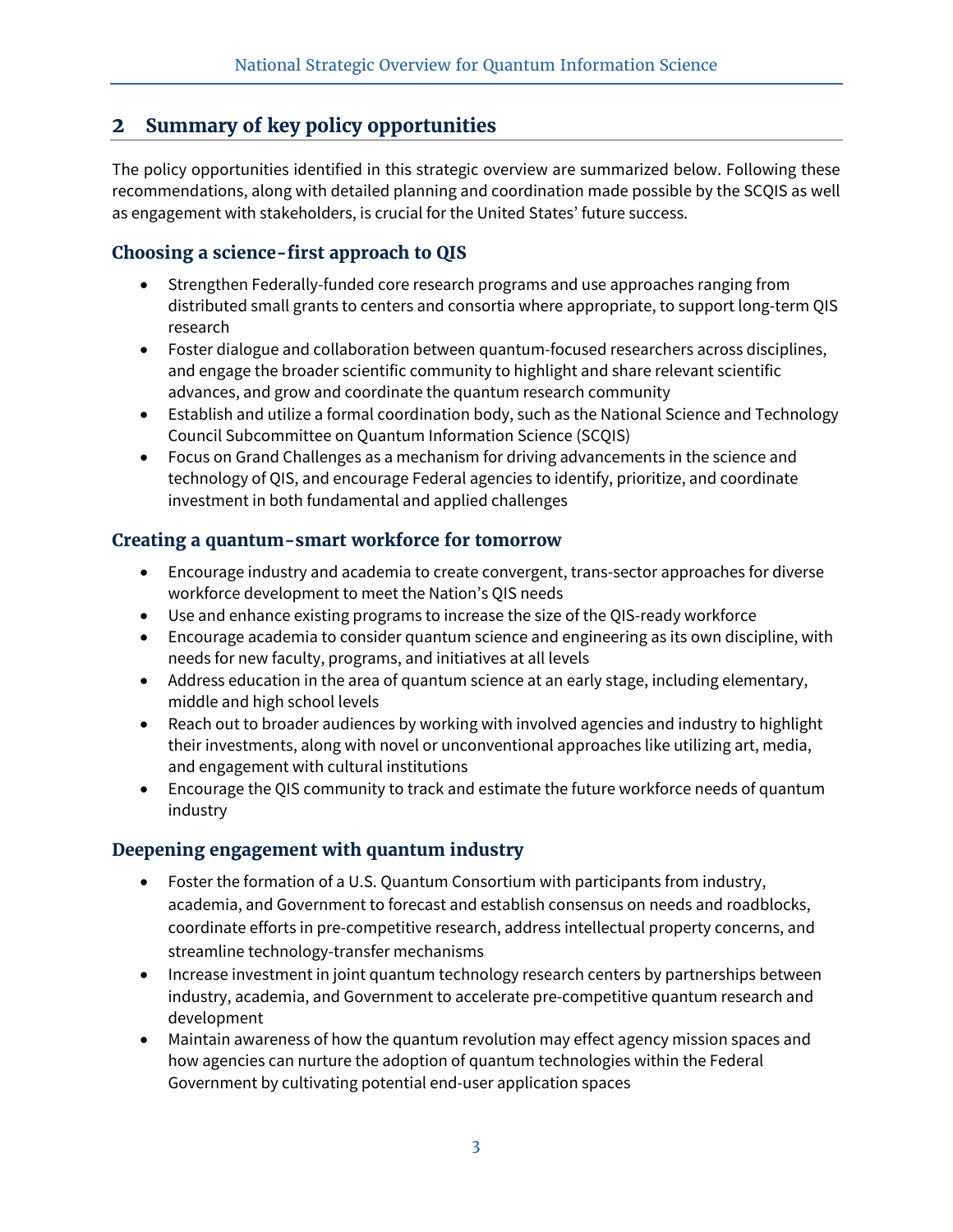#### **Providing critical infrastructure**

- Identify critically needed infrastructure and encourage necessary investments by working with Government experts and stakeholders, as well as industry and academia.
- Encourage agencies to provide the QIS research community with increased access to existing and future facilities and supporting technologies
- Establish end-user testbed facilities along with training and engagement, thereby allowing Federal agencies and stakeholders to explore applications relevant to their respective missions
- Leverage existing infrastructure, including manufacturing facilities that can be repurposed and expanded, to rapidly advance quantum technology development

#### **Maintaining national security and economic growth**

- Maintain an understanding of the security implications of the changing science and technology landscape in QIS
- Promote mechanisms, such as the SCQIS, for all Government agencies to stay abreast of the defense and security implications of QIS technologies and help balance the benefits of economic growth with new risks created by the technology
- Ensure consistent application of existing classification and export control mechanisms to provide the largest amount of information possible to American universities and industry about actions related to QIS research to encourage economic opportunities, protect intellectual property, and defend national-security-relevant applications.

#### **Advancing international cooperation**

- Seek to increase international cooperation with like-minded industry and Government partners
- Ensure the United States continues to attract and retain the best talent, and has access to international technologies, research facilities, and expertise in QIS
- Identify strengths and focus areas, as well as gaps and opportunities, of international actors to better understand the evolving international QIS landscape from both technical and policy perspectives.

#### **Next steps**

Government agencies have been asked to create detailed execution plans in support of these policy goals and informed by these policy options. Specifically,

1. Agencies participating in the SCQIS shall provide written plans for addressing the policy goals outlined here by the first quarter of 2019, or a later date as arranged with OSTP and the SCQIS.

2. Consistent with law, agencies shall convene stakeholders in consultation with OSTP and the SCQIS to identify Grand Challenges in specific sub-fields, such as: quantum accurate sensors, quantum sensing technology, applications of quantum networks, development of quantum-resistant cryptographic standards and systems, commercial possibilities for NISQ quantum devices, approaching the high-fidelity limit of qubit operation, and foundational new science from QIS.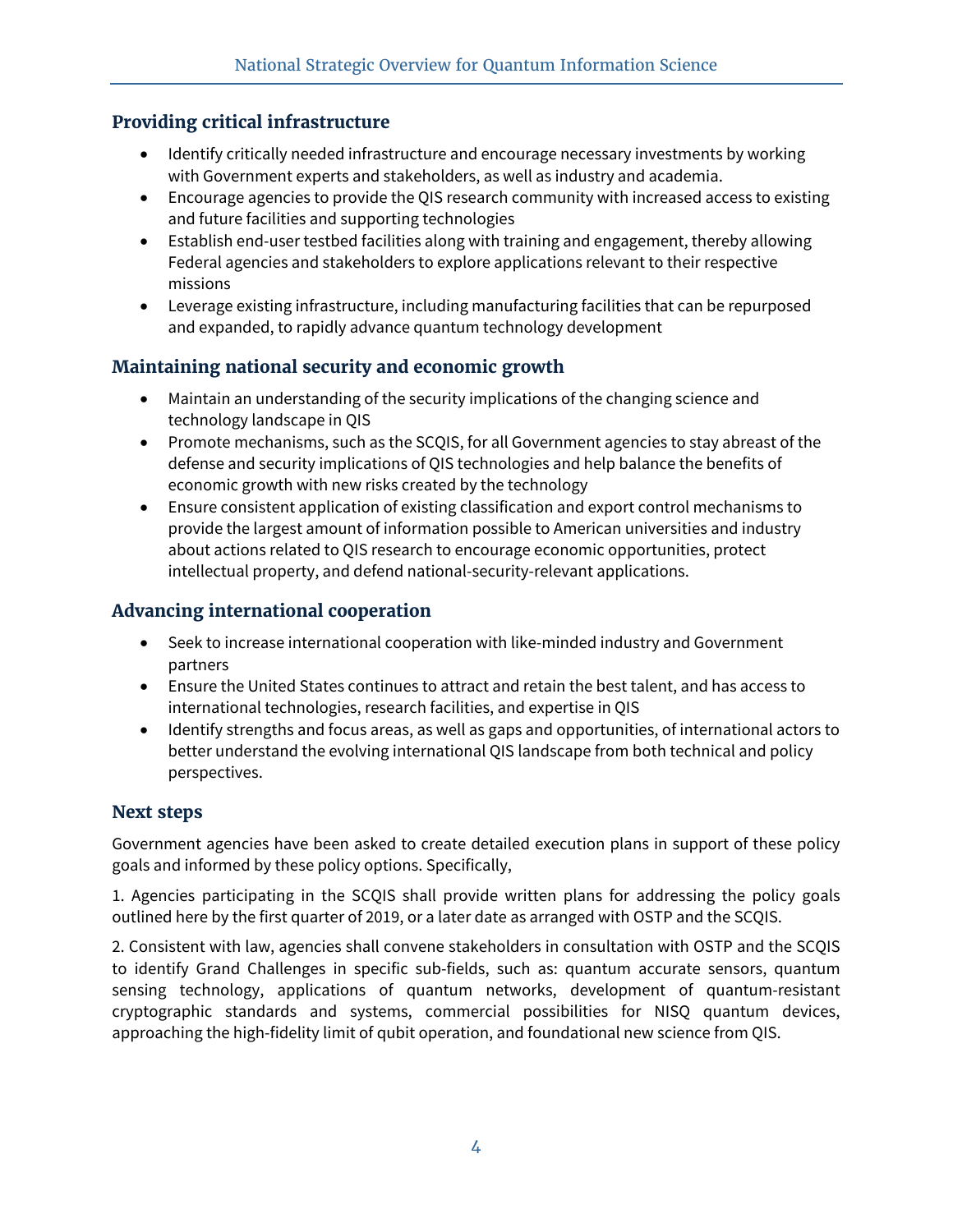## **3 Challenges this strategic overview addresses**

The rapid growth of QIS and the expectation that this trajectory will continue over the next decade create unique opportunities and challenges for the U.S. research and development enterprise. Underscoring the Trump Administration's commitment to advancing QIS, the NSTC elevated its work on the subject and established the SCQIS, which has identified four key challenges that need to be addressed with a whole-of-Government response.

First, improving and facilitating **coordination** both within the Government and between public and private institutions will create a robust domestic ecosystem and provide worldwide leadership in this international environment. The Nation already has strong and diverse programs in QIS at the Federalagency level driven by individual mission spaces, as described in the Appendix. Similarly, companies have begun making major investments in the field, inspired by the promise of future applications. At the same time, foreign countries are making investments and seeking to build their own QIS base in competition with the United States. Coordinating U.S. efforts will take advantage of the Government and industry activities to maintain and accelerate U.S. leadership in QIS.

Second, growth within industry, academia, and Government requires maintaining and expanding a broad and viable **workforce**—a quantum-smart workforce—able to enact critical elements of the research and development enterprise. Such a workforce will attract and retain key jobs throughout the Nation, and enable new industrial and academic efforts that rely upon QIS as a base technology.

Third, future progress in QIS requires strong **cross-community connections** between disciplines, from physics to computer science to engineering. These interactions already occur through research collaborations, but would benefit further from formal interdisciplinary research and training programs at earlier levels of education. As growth continues, collaborations and cooperation—between disciplines and nations, between industry and academia—must be promoted, even as competitive pressures may make this more difficult.

Fourth, significant uncertainty remains regarding the overall economic and national security impact of QIS research and development. With strong industrial engagement now beginning, it is crucial to maintain a culture of **discovery**. The likely best-use commercial cases of quantum devices are *unknown at this time* and must be found through research. Maintaining this focus, despite significant countervailing pressures, is necessary. The technologies that are anticipated to result from this approach may also play a role in solutions to some of the Nation's most pressing national security concerns, but will require maintaining an understanding of national security implications of QIS.

In order to maintain and expand American leadership in this critical technology given these challenges, we must improve our capacity for cutting edge research and development, expand the QIS-literate workforce, and seamlessly coordinate between government, academic, and private sector players.

## **4 Choosing a science-first approach to QIS**

Quantum information science—including concepts and technology that support revolutionary advances in computing, communications, and metrology—arises from a synthesis of quantum mechanics and information theory. It examines uniquely quantum phenomena that can be harnessed to advance information processing, transmission, measurement, and fundamental understanding in ways that classical approaches can only do much less efficiently, or not at all. Current and future QIS applications differ from prior applications of quantum mechanics, such as the laser, transistor and MRI,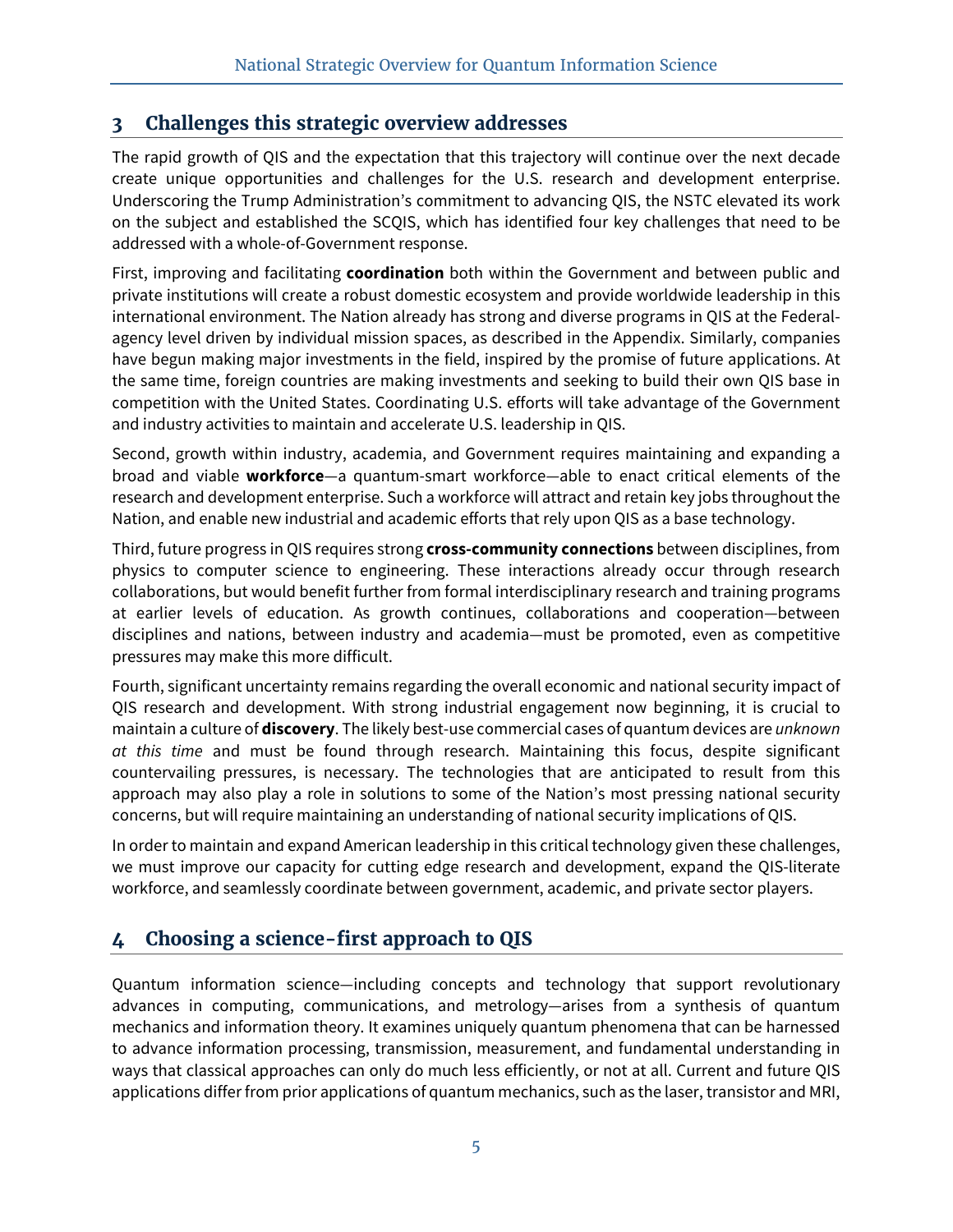by using distinct quantum phenomena—superposition and entanglement—that do not have classical counterparts.

Even though its origins can be traced back to the 1960's, QIS remains a rapidly evolving scientific and engineering discipline with substantial further discovery opportunities awaiting. This reflects the Government's long support of basic research and development in this field. Even now, while prototype QIS applications, platforms and devices are becoming commercially available, new applications and platforms will likely come from protocols and approaches that are not yet invented. **Thus, the Government should maintain robust and diverse platforms and research thrusts that continue to stimulate transformative and fundamental scientific discoveries by taking an approach that puts the science first.** This will require strengthening core research programs and finding new methods to broaden collaboration and participation.

To capitalize on QIS-inspired technologies and advance the science necessary to realize the associated gains, the development and pursuit of scientific and applied Grand Challenges will be the unifying strategy. Grand Challenges are those fundamental scientific or technology problems with answers that will be transformative for Nation and have broad economic and scientific impact. Potential solutions will take sustained investments for at least ten years and require multidisciplinary teams of researchers and technologists. Agencies, academia, and industry must work together to identify and prioritize Grand Challenges, as well as track their progress and reevaluate these scientific and technological opportunities as the research and development progress.

Solving Grand Challenges and realizing the potential of QIS will depend on employing effective models of coordination and collaboration to tap the unique skills and perspectives from Federal agencies, industry, and academia, and to create and maintain a dialogue between quantum-focused researchers across disciplines. Towards this end, centers and consortia can be a powerful means of gathering and maintaining research communities that can sustain such long-term, curiosity-driven research. In addition, the SCQIS's coordination role as well as mechanisms such as professional science and engineering society participation, coordinated Principal Investigator meetings, and dissemination of information through scientific journals, will help to highlight and share quantum scientific advances and to grow the quantum research community.

#### **Grand Challenge opportunities**

Quantum approaches motivated by Grand Challenges show promise for providing new capabilities and tools for sensing and metrology, communication, simulation, and computation. This is vital for fundamental research and promotes security, health, and the economy. For example, quantum sensing holds the promise to provide advanced sensors for military mission impact, to develop new measurement science and quantum-based standards, to improve navigation and timing technologies, and to environmental sensing in novel settings. Single-photon detectors may become possible at far infrared and microwave wavelengths to expand the range of discovery of the dark universe, while non-classical emitters could be integrated for sensing, communication, and computing systems at room temperature.

Today's noisy intermediate scale quantum (NISQ) technology will offer insight into the scientific and technological advances that can address QIS Grand Challenges in areas such as machine learning, simulation of many-body systems for materials discovery, chemical processes, quantum field theory, and dynamics of biological processes. Early exploratory efforts in NISQ systems are already yielding new understanding of these problems. This can help overcome scientific and technological barriers for developing resilient and reliable devices, including networking and storage devices, as well as algorithms and error correction techniques.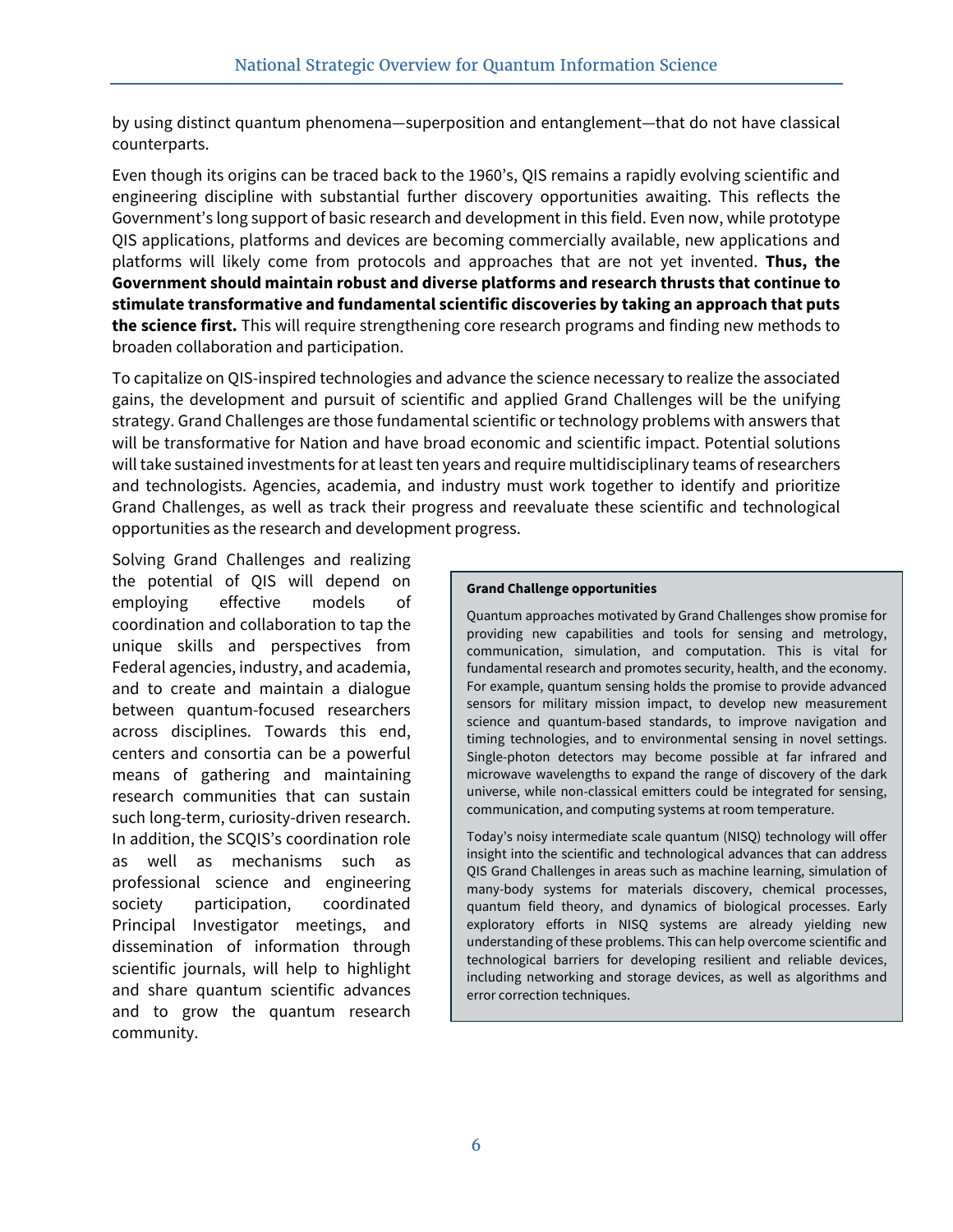#### **5 Creating a quantum-smart workforce for tomorrow**

Growing an American quantum-smart workforce with expertise in a broad range of physical, information, and engineering sciences is crucial for assuring sustained progress in QIS. However, America's current educational system typically focuses on discrete disciplinary tracks, rarely emphasizing cross-disciplinary study that equips graduates for complex modern questions and challenges, prominently including QIS. While the responsibility of training students traditionally resides within the academic community, Government agencies and industry can partner with academia to meet the nation's future needs.

Fundamental research is the main mechanism for generating a qualified workforce in QIS. Within the context of the need for individuals with a broad mix of skills, support for the trans-sector and transdisciplinary approach to research is essential. Students trained in such an environment will be exposed to a diverse yet convergent set of disciplines, along with the associated tools and infrastructure. This will allow students to obtain qualifications and skills required by U.S. industry, national laboratories, and academia. Existing approaches of this nature include special research tracks in academic programs, early career awards from Government agencies, support for focused research groups, and coordinated training with industry. Using and enhancing these programs can increase the size of the QIS workforce. Furthermore, approaches that synthesize these programs, such as industrial collaborations that engaging with a central, fundamental research program, can prepare students with additional skills crucial to entering the workforce in the private sector to further U.S. leadership in quantum science and technology.

Agencies will be encouraged to expand or develop specific programs that foster workforce development and build off each other's strengths and mission. A number of agencies already have existing programs, such as the National Science Foundation's (NSF) Graduate Research Fellowship Program and the Accelerating Discovery Program; the National Defense Science and Engineering Graduate Fellowship Program and the Quantum Science and Engineering Program at the Department of Defense (DOD); Science Undergraduate Laboratory internships, the Graduate Student Research Program, and the Computational Science Graduate Fellowship Program at the Department of Energy (DOE); and the National Institute of Standards and Technology's (NIST) joint research centers that combine Government researchers with university students, postdoctoral scholars, and faculty. These programs can be enriched, modified, and expanded when driven by agency need. Further improvements may include joining existing efforts of different agencies to increase impact, such as by creating joint early-career programs.

Looking to the longer-term horizon, academic faculty provide the bedrock of training programs. Universities should be encouraged to address the workforce development needs by adding tenured or tenure-track faculty within the interdisciplinary themes associated with QIS and consider Quantum Science and Engineering as a discipline for future concentration, exemplified in steps such as creating new departments or thesis tracks. Other avenues include new undergraduate programs, engagement with industry and Government for internships and externships—predominantly for U.S. persons—and new professional development programs, including encouragement for creation of specialized technical programs. These students become ambassadors of their discipline while following a wide range of different paths in their careers, increasing the societal impact of quantum-science education.

Beyond the university, outreach to a broader audience will be essential. A strong comprehensive program in K-12 computational and scientific thinking featuring computer science and physics must start with developing interest at an early stage. A critical role can be played by industry, professional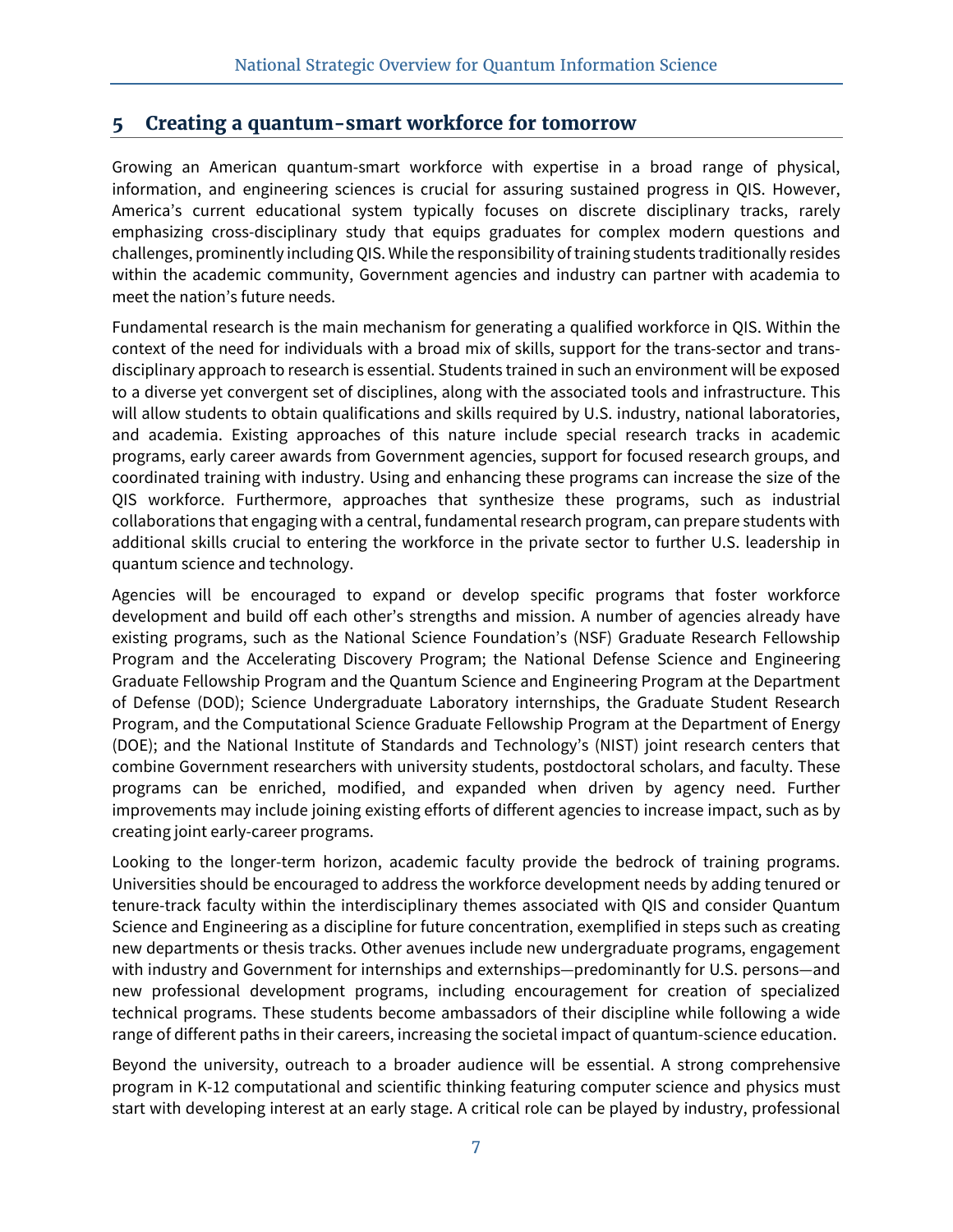societies, and agencies with vested interest in appropriate outreach, which can help provide access to novel technologies (for example via cloud-based approaches) as well as developing classroom-based learning opportunities and broader connections to the public over various media platforms. At the same time, informal education tools, such as those found in many museums across the

#### **Improving academic-industrial pathways**

One program that is expanding connections across sectors is the recently developed NSF-funded Quantum Information Science and Engineering Network, https://qisenet.uchicago.edu/, also known as "TRIPLETS." This effort promotes small research projects executed by American graduate students over a course of 3 years in close collaboration with an academic principal investigator and an industrial partner, including extended stays at an industrial laboratory or utilizing infrastructure. This enables a direct and smooth transition to an industrial environment upon the TRIPLETS project completion.

Nation, are effective and complementary to the classroom. These overall efforts work best in coordination with the NSTC Committee on STEM and its subcommittees that address STEM and related education.

Workforce generation efforts and future U.S. workforce needs of the nascent quantum industry should be periodically assessed, through industrial engagement (described in the following section) and work with established STEM efforts. This information can help guide future programs to produce the diverse workforce needed to support the quantum ecosystem. In order to improve the workforce development program over time, an assessment plan of quantum workforce development activities should be encouraged to allow participants to select and expand the most successful strategies and adapt, change, or terminate what does not work. Collaboration with professional societies and organizations, industrial consortia, and local governments are other means of assessing workforce needs.

#### **6 Deepening engagement with quantum industry**

The revolutionary advances expected to come from QIS have already led to substantial industry attention on QIS research and development. Both large companies and a variety of startups and small businesses are investing heavily in quantum sensing, networking, computing, and supporting technologies. Several have already realized or will soon unveil next-generation quantum sensors, entanglement distribution over small networks, and quantum processors in the 50-qubit range, with plans to continue on a rapid-growth trajectory. In view of the economic and national security importance of QIS the Government will develop means to coordinate with U.S. industry.

A critical element in a robust quantum ecosystem is a strong base of quantum-essential supporting technologies that are not intrinsically quantum in themselves. Current examples include cryogenics, photonics, low-noise microwave amplifiers, and nanofabrication. Thus the consortium should work to identify and stay abreast of these evolving needs, as well as work in partnership with Government agencies and industry to nurture and grow these technologies in cases where they are weak or do not yet exist. Existing approaches such as SBIR and STTR programs that promote innovation for small businesses can be integrated with or combined with other approaches such as joint research centers.

In addition, as a key mechanism for industry engagement, the Government should foster the formation of a U.S. Quantum Consortium with participants from industry, academia, and Government. Like prior consortia such as the Semiconductor Research Corporation, a consortium provides a forum for technical exchanges and discussions to establish a mutual understanding of QIS industry's trajectory, opportunities, and critical technical gaps and projected needs (e.g., for workforce, infrastructure, standards, and road-mapping). Furthermore, the consortium can also provide a venue for joint publicprivate funding to address infrastructure and technology gaps, and key pre-competitive research and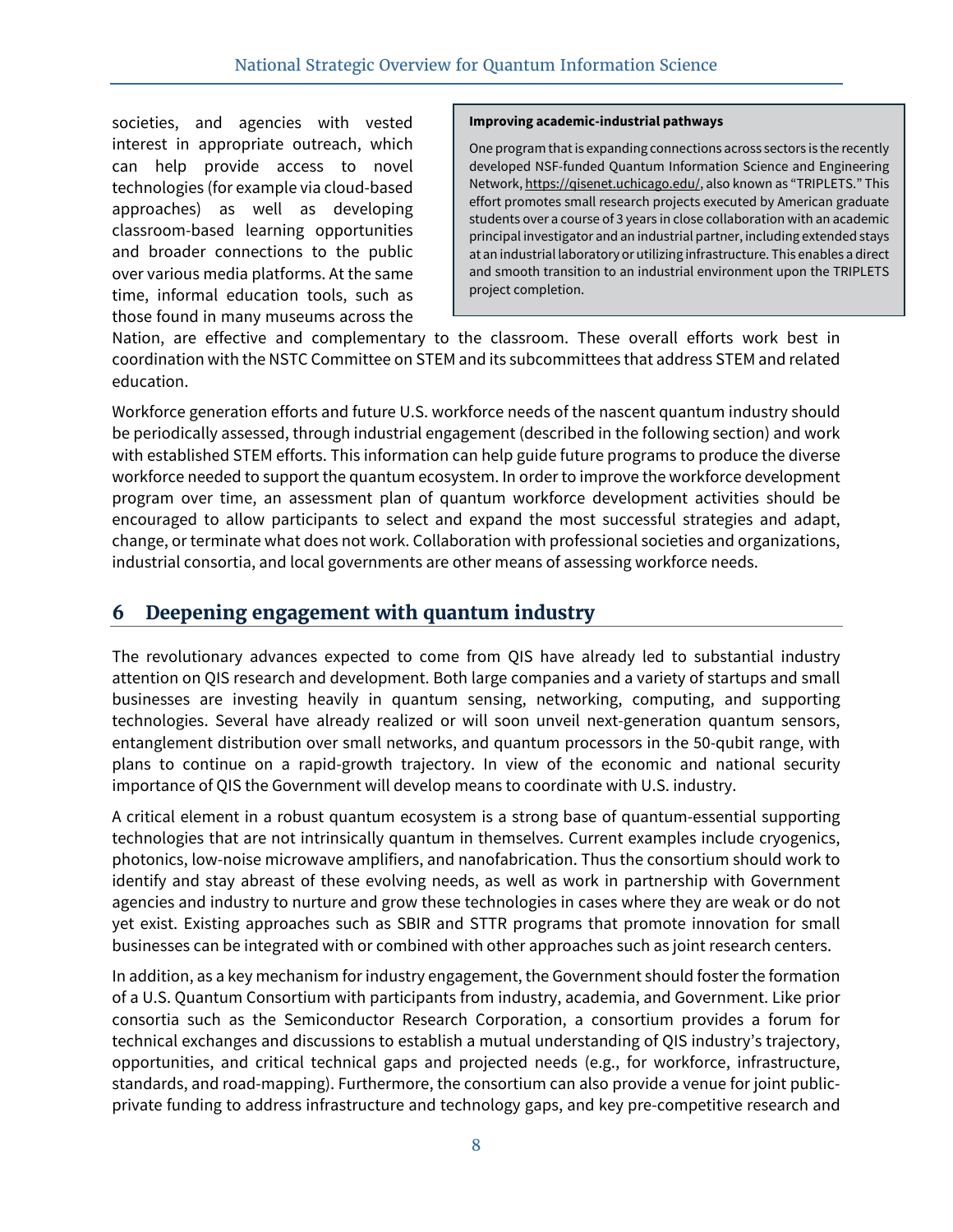development. Additional input can be provided by advisory bodies as appropriate, such as the President's Council of Advisors on Science and Technology, as well as coordination with other NSTC subcommittees.

Finally, joint research centers— partnerships between industry, academia, and Government—can



accelerate pre-competitive QIS research and development, and in the process help address both the looming need for a greatly expanded and diverse quantum workforce and scientific and applied Grand Challenges. These centers can also facilitate and improve technology transfer from Government research labs. More generally, mechanisms such as incubators for translation from the lab to small companies should be expanded, and roadblocks removed where possible. For a meaningful collaboration environment to exist, intellectual property concerns will also need to be addressed and methods for realizing the development technology emphasized where possible.

## **7 Providing critical infrastructure**

The successful development of technologies based on QIS will enable increasingly more advanced quantum research, but hinges on the availability of suitable tools, facilities, and other infrastructure items. The QIS research and development enterprise is not yet large enough to sustain an industry focused on developing and supplying all the necessary infrastructure. A targeted expansion of the relevant Federal and industrial infrastructure and support activities is needed to accelerate progress and prepare Federal agencies and industry to adopt the ensuing quantum technologies.

The U.S. Government can play a critical role in fostering this field by encouraging programs that target the development and fielding of supporting technologies, ranging from component technologies all the way to sophisticated fabrication and characterization technologies. Agencies will be encouraged to explore mechanisms to provide the QIS research community with increased access to existing and future Federal facilities, including manufacturing facilities that can be repurposed and expanded as well as systems and testbeds for post-quantum applications. As some of these infrastructure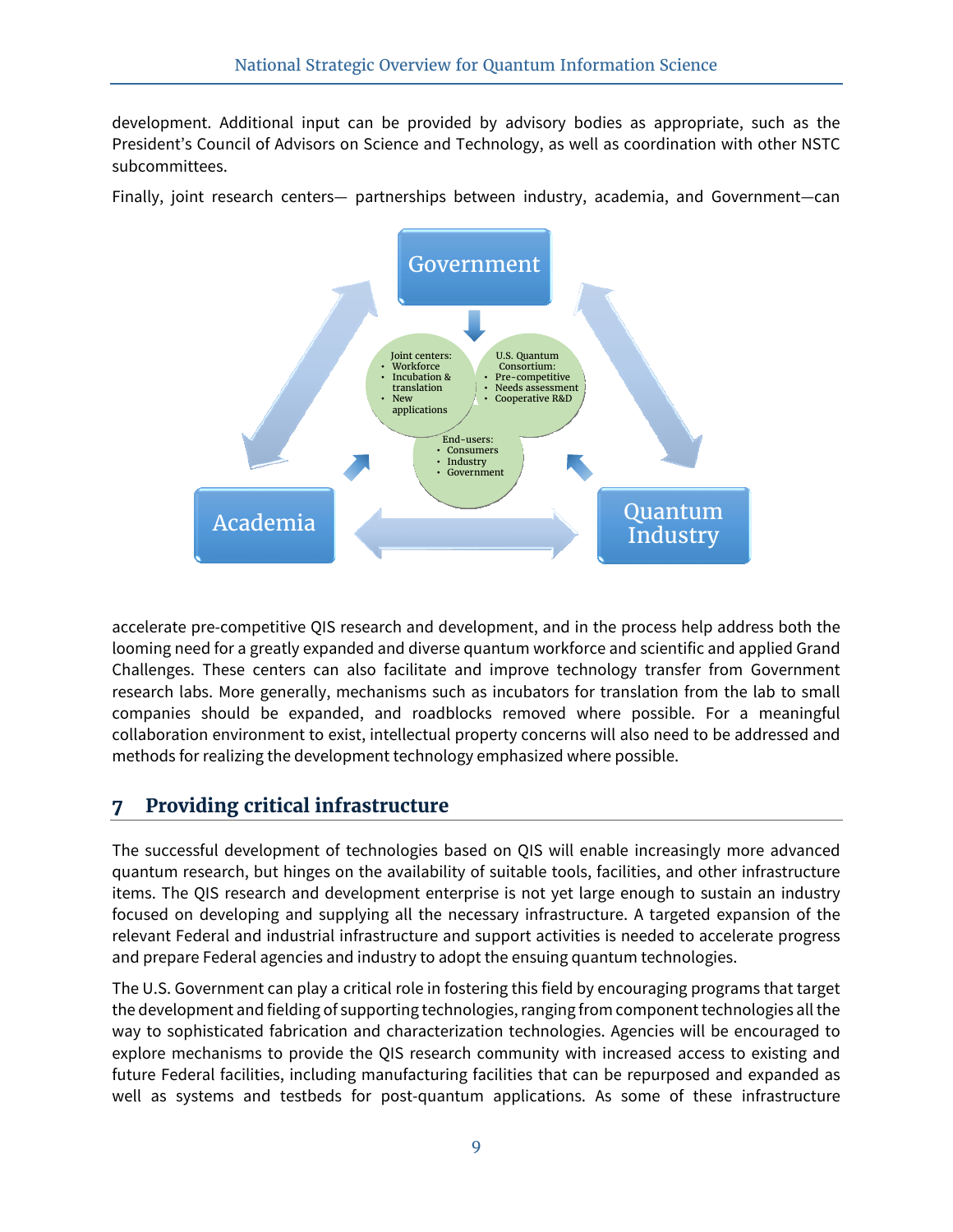capabilities include large user facilities, the Government will consider enhancements to existing Federal facilities and whether Federally-funded QIS research centers should play a role in providing infrastructure or testbeds. Together, these actions will accelerate progress in QIS research and help solidify U.S. leadership in this field.

Current needs include: classical hardware components, materials characterization and fabrication facilities, critical minerals and materials, and a variety of end-user tools, platforms, and testbeds. The Government will engage with experts and stakeholders, as well as industry and academia, to identify critical infrastructure and map the current infrastructure landscape. For example, the U.S. Quantum Consortium can help determine which of the component technologies will have a sufficient economic base to encourage industrial development, can help develop industry engagement with post-quantum

#### **Enabling the next generation of quantum science**

Quantum states are extraordinarily fragile, and successfully using them for applications will require an unprecedented level of control and sophistication. For this reason, QIS will require new classes of highperformance classical components and instrumentation capable of realizing these exacting requirements. These components will cover a broad range of technologies and systems, from ultra-cold cooling systems, to precision electronic and optical systems, and even rather basic components like cables appropriate for carrying quantum signals. The lack of suitable and reliable classical components and equipment is one of the biggest hurdles to surmount in attempting to realize useful QIS devices.

In addition, progress in certain areas of QIS is already limited by the unavailability of specialized materials and advanced technologies for materials characterization. For example, unknown dynamics on the metal surfaces of ion traps limit the performance of ion-based qubits. Recently, U.S. researchers made use of a Rapid Access Proposal to Oak Ridge's Center for Nanophase Materials Science to access a series of sophisticated tools for surface characterization to better understand these defects.

Quantum devices also require sophisticated fabrication capabilities. For instance, over the past decade, access to the Microsystems and Engineering Sciences Application (MESA) fabrication facility has allowed Sandia National Laboratories to develop and mature ion trap devices to a level where they now serve as the base component across numerous academic and industry labs, and enable exploration of quantum computing, quantum sensing, and other related technologies.

applications, and can also periodically track progress and tap external expertise to evaluate the effectiveness of investments being made. In accordance with evolving needs, these efforts should be on-going.

In addition to bolstering infrastructure, it is important to nurture the adoption of quantum technologies within the Federal Government by cultivating potential end-user agencies. A culture of information sharing has sprung up organically among the personnel at the Federal agencies funding QIS and those looking to leverage future applications. The Government will encourage this culture, and the interagency process will provide a sounding board for promulgating such shared interest and promoting the leveraging of Federal investments in advancing each agency's mission. Furthermore, it will explore methods to spur engagement from those end-user agencies that have not yet played a role in developing the technology, but could benefit from the output of this research. Indeed, the impact of QIS will be felt broadly, and it will be important for each agency to be aware of how the quantum revolution may augment its mission space. The establishment of end-user testbed facilities along with training and engagement will allow Federal agencies and stakeholders to explore relevant applications.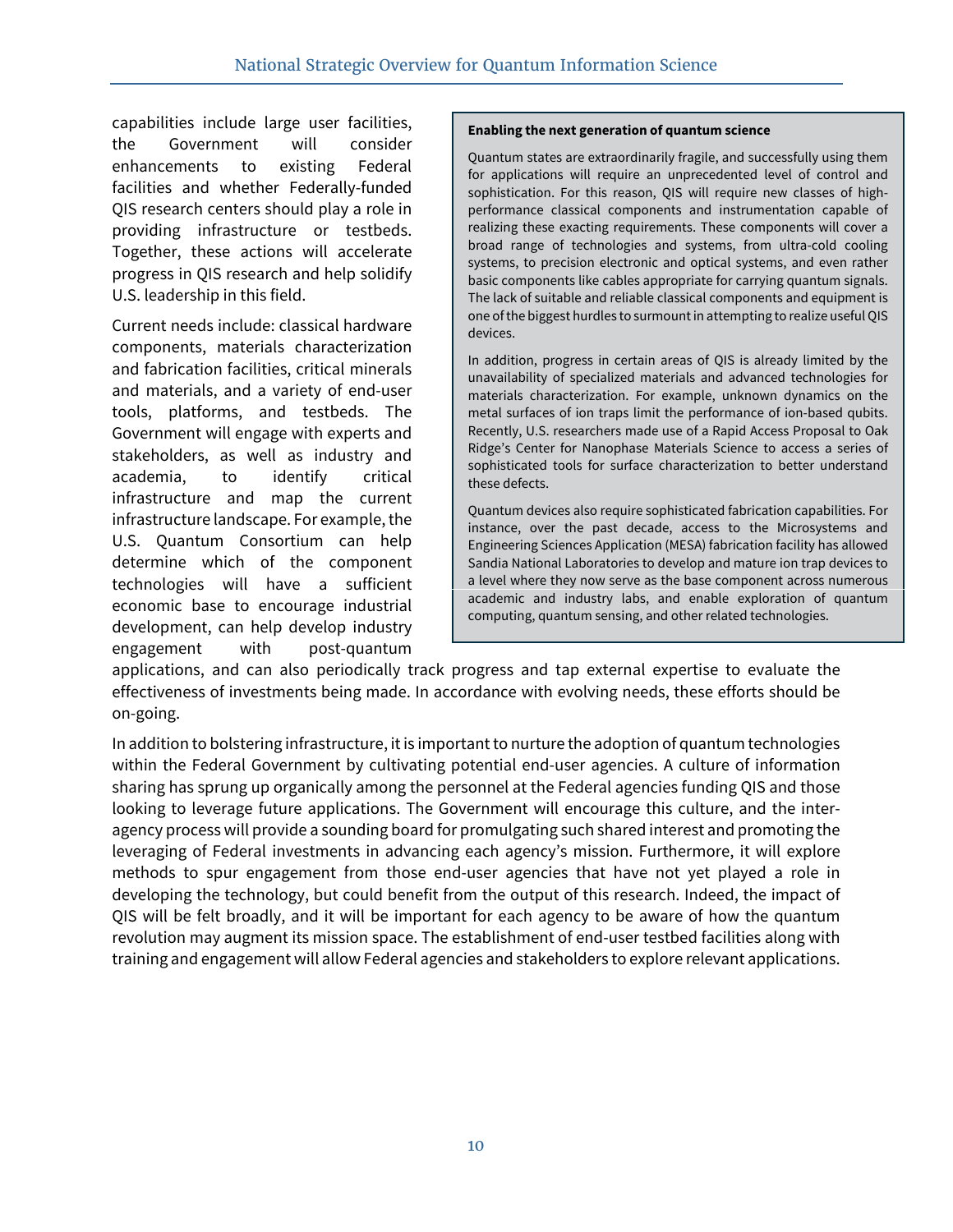

Quantum Amplifier: Image courtesy of UC Berkeley / Dark Matter Detector : Image courtesy of Lawrence Livermore National Lab CNMS : Image courtesy of Oak Ridge National Lab / Ion Trap: Image courtesy of MIT Lincoln Lab

## **8 Maintaining national security and economic growth**

National security needs often drive the advancement of new science and technology and enable economic development through enhanced Government investments, dedicated initiatives, and crossagency collaborations. At the same time, creating new markets and industries enhance our ability to address national security needs, but the scientific and economic advances can lead to new risks. An appropriate balance between growth and risk can provide long-term benefits.

The technologies that are anticipated to result from intensified research and development in QIS may provide solutions to some of the nation's most pressing national security concerns. For example, advancements in quantum computing may allow for improvements in effective drug discovery, modeling of chemical reactions to enhance corrosion-resistant materials, and optimizing logistics solutions. These and other opportunities in networking and sensing can play a positive role in ensuring national security and defense.

However, there may be challenges to public safety and security that arise from these same technologies. For example, one key quantum algorithm will be able to break public-key cryptography, which secures transactions over the internet. While employing this algorithm is far beyond the current level of technology, the need to protect sensitive data and provide a reliable infrastructure over the long-term requires moving to "post-quantum" or "quantum-resistant" forms of cryptography.

QIS technologies being developed for military and defense applications can also accelerate advancements in the field, leading to substantial economic growth potential through the creation of new industries and products and their transition to consumer markets. The defense and intelligence communities have been strong investors in QIS research and development over the last twenty years, and continue to work across the basic science and applied technology areas to improve the understanding of what is possible with QIS and support the necessary technological base. Enhanced industrial engagement and infrastructure improvements described in the previous sections will also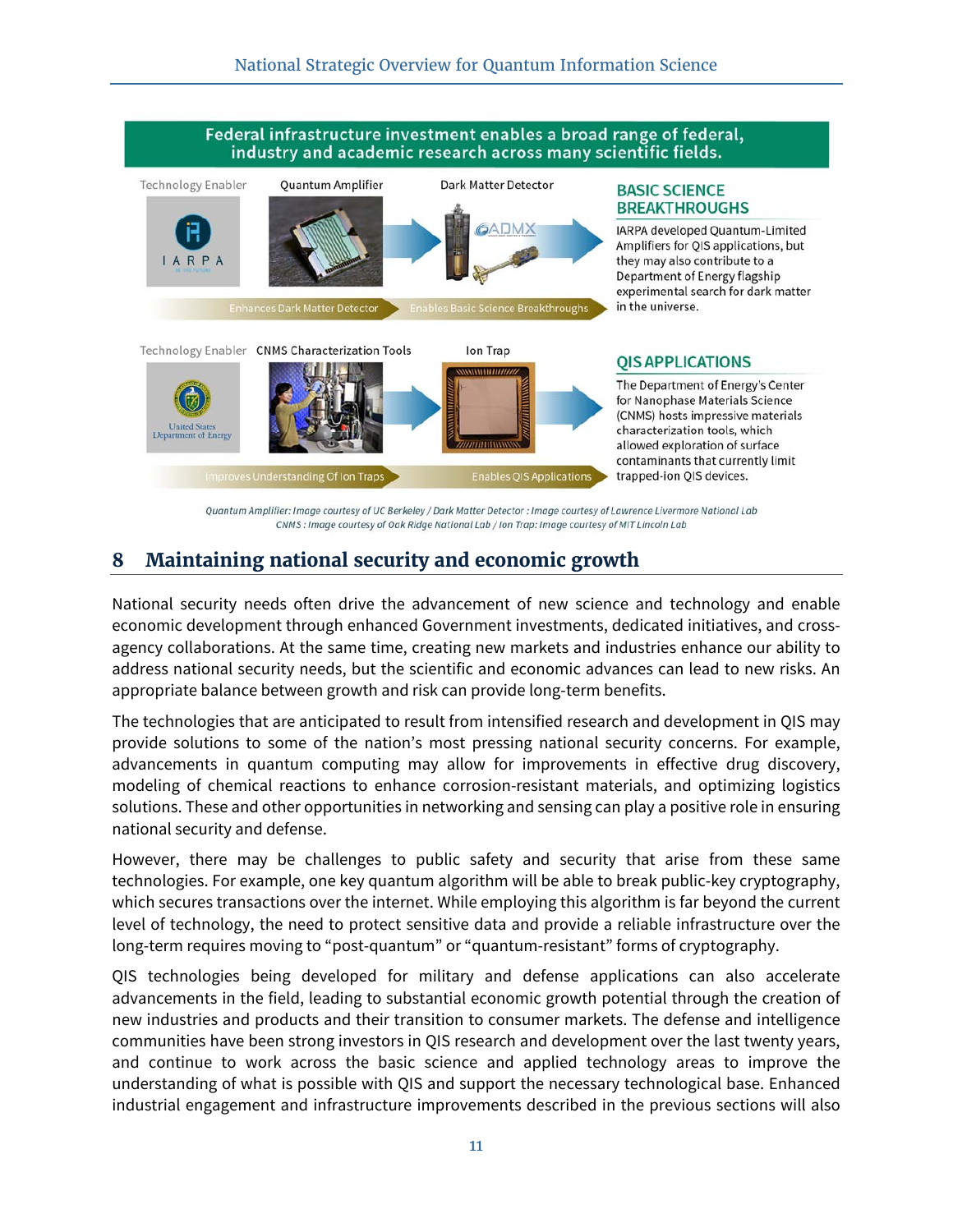enhance national security and provide economic growth by fostering QIS within the United States rather than leaving innovators to seek support elsewhere.

As the technology evolves, its potential impact on military applications will mean that continual monitoring of export and trade regulations, including the Wassenaar Arrangement control lists and their domestic implementation in the Export Administration Regulations (EAR) and International Traffic in Arms Regulation (ITAR), will be necessary. Furthermore, the defense community has special needs for diverse workforce development; pathways should be added from programs that build a quantum-smart workforce into defenserelated research and development. Finally, it is imperative that while developing the QIS enterprise in the United States, the Government also protects intellectual property and economic interests, seeks to understand dual-use capabilities, and supports national-security-relevant applications that emerge from QIS research at every level from basic research to commercialization of QIS technologies. Thus the SCQIS will, in conjunction with

#### **Improving defense through quantum technologies**

Advanced computing capabilities have long been used to enhance both military capability and economic productivity. As such, general purpose quantum algorithms for optimization, machine learning, materials development, and chemical calculations should continue to be explored; although their quantum speed-up is still unknown, any improvements in direct computational ability or in resulting materials and systems could greatly impact military effectiveness.

Beyond computation, new or quantum-enhanced systems could enable the next-generation of sensors and detectors for defense applications. As an example, precision relies on the deep understanding of the quantum properties of atoms; further development can impact both nextgeneration Global Positioning Systems (GPS) and scenarios where GPS is unavailable. There are further synergies in defense requirements for low size, weight, and power devices via new modalities of sensing.

Exploration of quantum networking also has potential defense value, and could offer added functionality to quantum computation and quantum sensing. Robust solutions to distributing entanglement over multiple length scales—from across a chip to across the world—could enable distributed quantum computers and distributed sensors, with the potential for long-term impact in secure communication. Understanding how quantum effects impact communication, from bandwidth and latency, to security, to novel networking technologies and algorithms, will help realize the best networking systems.

other NSTC subcommittees, Federal agencies, and the defense and intelligence communities, ensure consistent application of existing classification and export control mechanisms to provide the largest amount of information possible to American universities and industry about actions related to QIS research.

## **9 Advancing international cooperation**

Science, technology, and innovation are cornerstones of U.S. prosperity and economic development and also dominant forces internationally, particularly given the highly interconnected world of the 21st century, where businesses operate globally and scientists and engineers collaborate across borders. Considering the global nature of scientific and industrial enterprises, the United States, including the private sector, has cooperated with foreign partners in QIS research for more than twenty years. These partnerships have accelerated scientific discovery and technological applications while promoting U.S. economic growth and national security.

In order to maintain U.S. leadership and competitiveness in QIS, the United States must work with international partners, even while advancing domestic investments and research strategies. As discoveries accelerate in all sectors, the United States should seek to increase international cooperation with like-minded governments and industrial partners to ensure that technologies resulting from today's investments in basic research and technological development continue to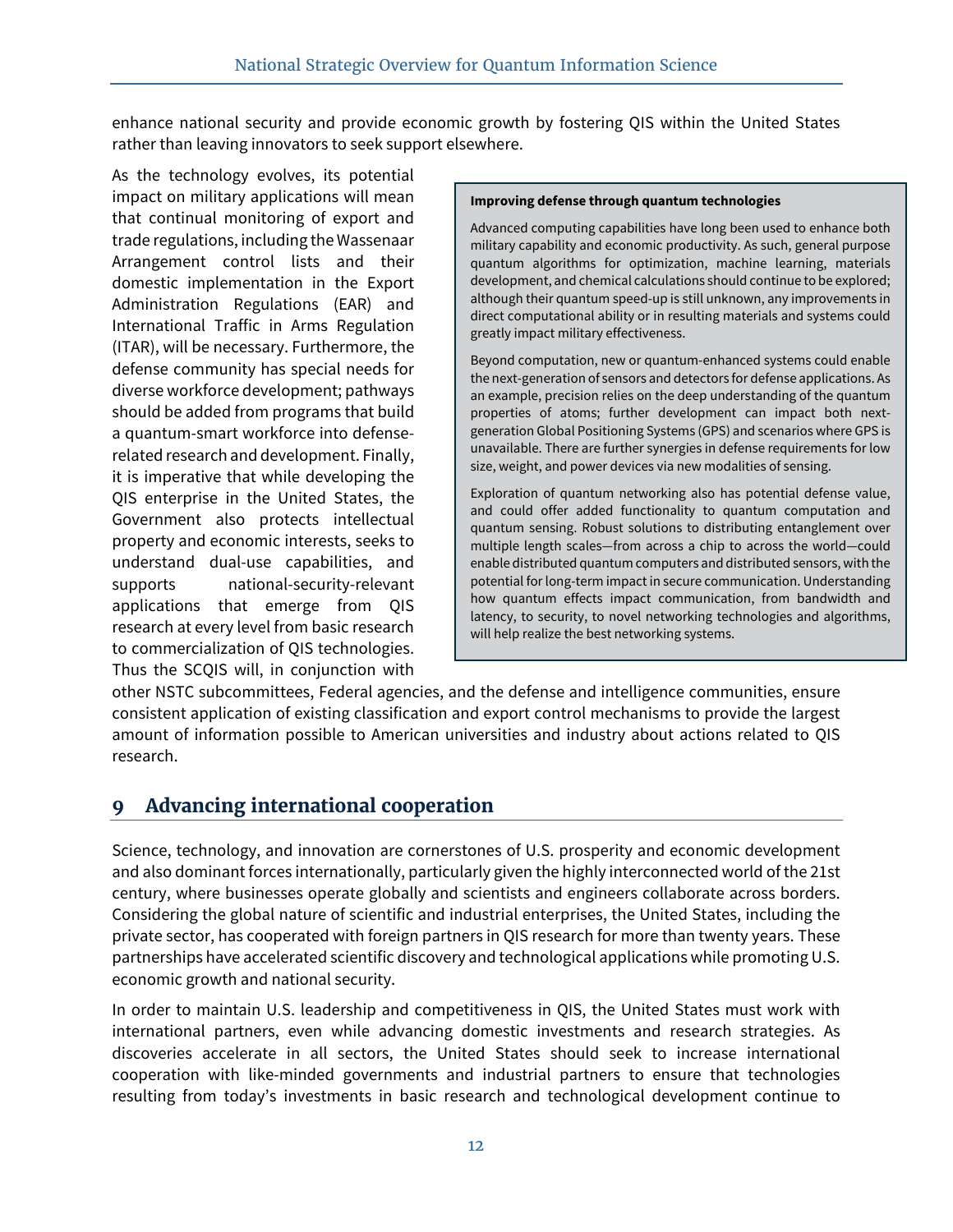benefit Americans. Sustained domestic investments and strategic international collaboration and cooperation will be vital to this goal.

The Government will focus on three strategic international efforts for QIS. The first effort will be regular reviews of international collaboration activities and partnerships, to identify and track worldwide QIS science and technology trends and identify gaps and opportunities, understand the evolving international QIS landscape, and inform existing programs. Second, the Government will identify and prioritize strategic bilateral partnerships to ensure that the United States continues to attract and retain the best international and has access to international technologies, research facilities, and experts in QIS. Third, the Government should encourage merit-based and transparent fundamental research and innovation systems, and open access to public data arising from QIS research, as appropriate, as well as to advance the development of international standards that enable adoption of new QIS-inspired technologies.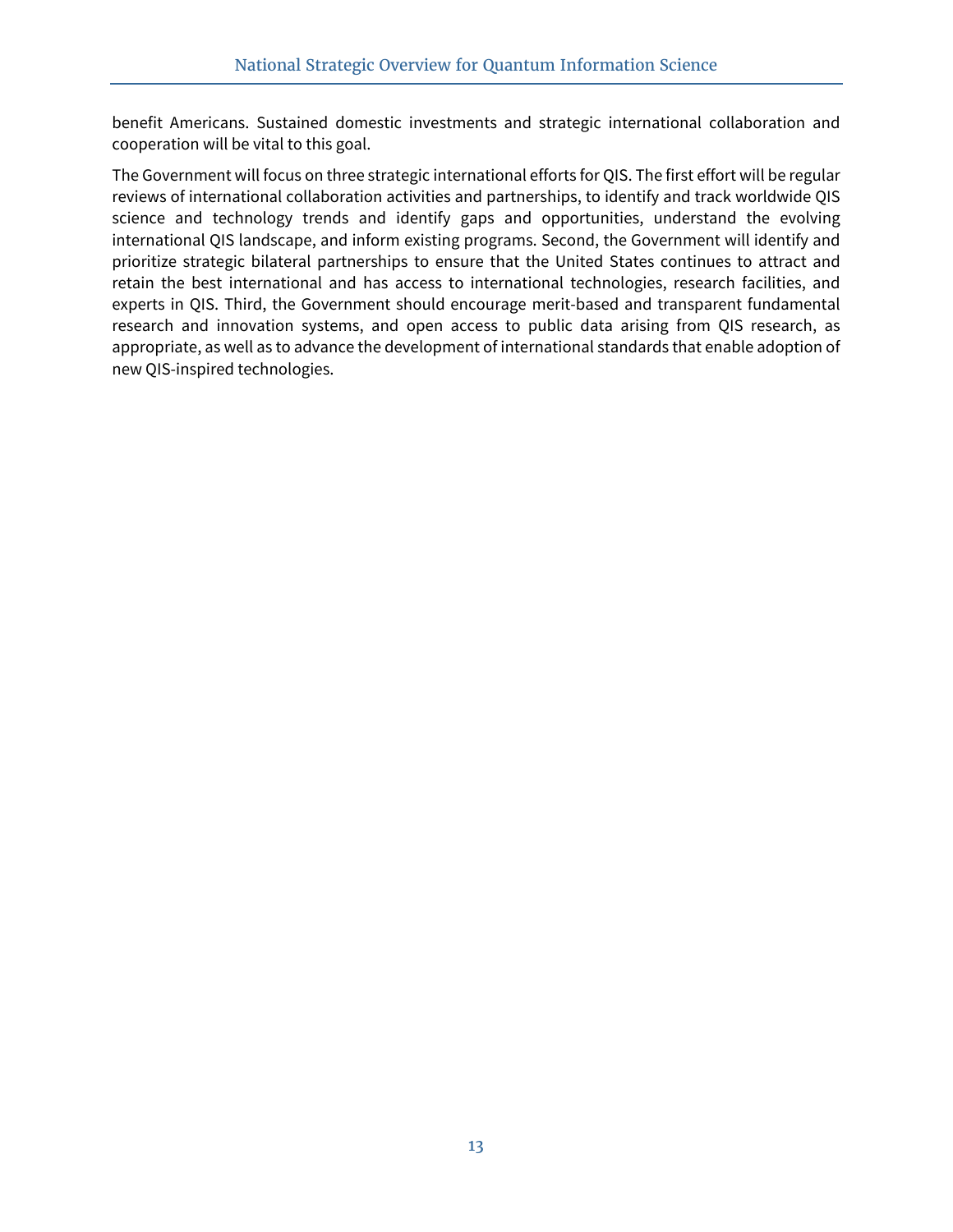## **Appendix: Current U.S. leadership in QIS research areas**

The United States sustains a vibrant community in QIS. World-leading research groups in the Nation's universities, companies, and national labs have driven progress in many of the critical areas of quantum computing and quantum systems for time-keeping, sensing, networking, and other applications. This status as a leader in quantum research and development is a direct result of the U.S. Government funding agencies and institutions sustained investment in basic and applied research. Both broad and focused programs, built atop a foundation of well-staffed and well-equipped research institutions, have created a talented workforce, encouraged broad innovation and exploration, and dedicated the necessary hard work in physics, materials science, and associated areas necessary to make progress in the development of working, controllable quantum systems. Throughout this effort, the United States has benefited from a many-headed funding model where, for example, one Agency continues to fund critical topics as another changes focus. Furthermore, combining funding driven by mission needs to ensure long-term development with science-driven funding to create the new ideas that seed further innovation provides additional resiliency.

Progress in QIS has recently begun a significant expansion from increases in private sector research and development. Over the last five years, particularly in quantum computing, large IT companies and the venture capital and start-up community have engaged with new QIS opportunities and formed groups and companies to pursue commercialization. It should be noted that all this is possible because of the wealth and know-how that these companies and communities gained from the previous computing and internet revolutions they helped create. The national strategic approach should continue to leverage these strengths of both the U.S. Government funding system and the U.S. innovation ecosystem.

Finally, significant contributions to QIS research have been made in other countries. The field has advanced in the United States in some part by recruiting, collaborating, and competing with science around the world. As a case in point, the first two-qubit gate proposal came from researchers in Europe, but was demonstrated in the Nobel-prize winning group of David Wineland at NIST. This reflects the increasingly global character of the science and technology enterprise. In a field where scientists are still very much fighting nature itself to make progress, humanity's combined effort may be necessary to tackle the challenge. U.S. leadership at this juncture will provide the key ingredients for this success.

QIS comprises fundamental science and technology across many platforms and topics, and touches upon many agencies. This includes the Department of Agriculture (USDA), Department of Defense (DOD), Department of Energy (DOE), National Institutes of Health (NIH), Department of the Interior (DOI), Department of Homeland Security (DHS), Department of State (State), National Aeronautics and Space Administration (NASA), National Institute of Standards and Technology (NIST), National Science Foundation (NSF), National Security Agency (NSA), Office of the Director of National Intelligence (ODNI), Office of Management and Budget (OMB), and Office of Science and Technology Policy (OSTP).

The SCQIS assesses the national portfolio using seven broad categories: four in fundamental science (S1-S4) and three in technological development (T1-T3).

S1. Quantum sensing: leveraging quantum mechanics to enhance the fundamental accuracy of measurements and/or enabling new regimes or modalities for sensors and measurement science [**DOD, DOE, DHS, DOI, NIST, NSF, ODNI**]